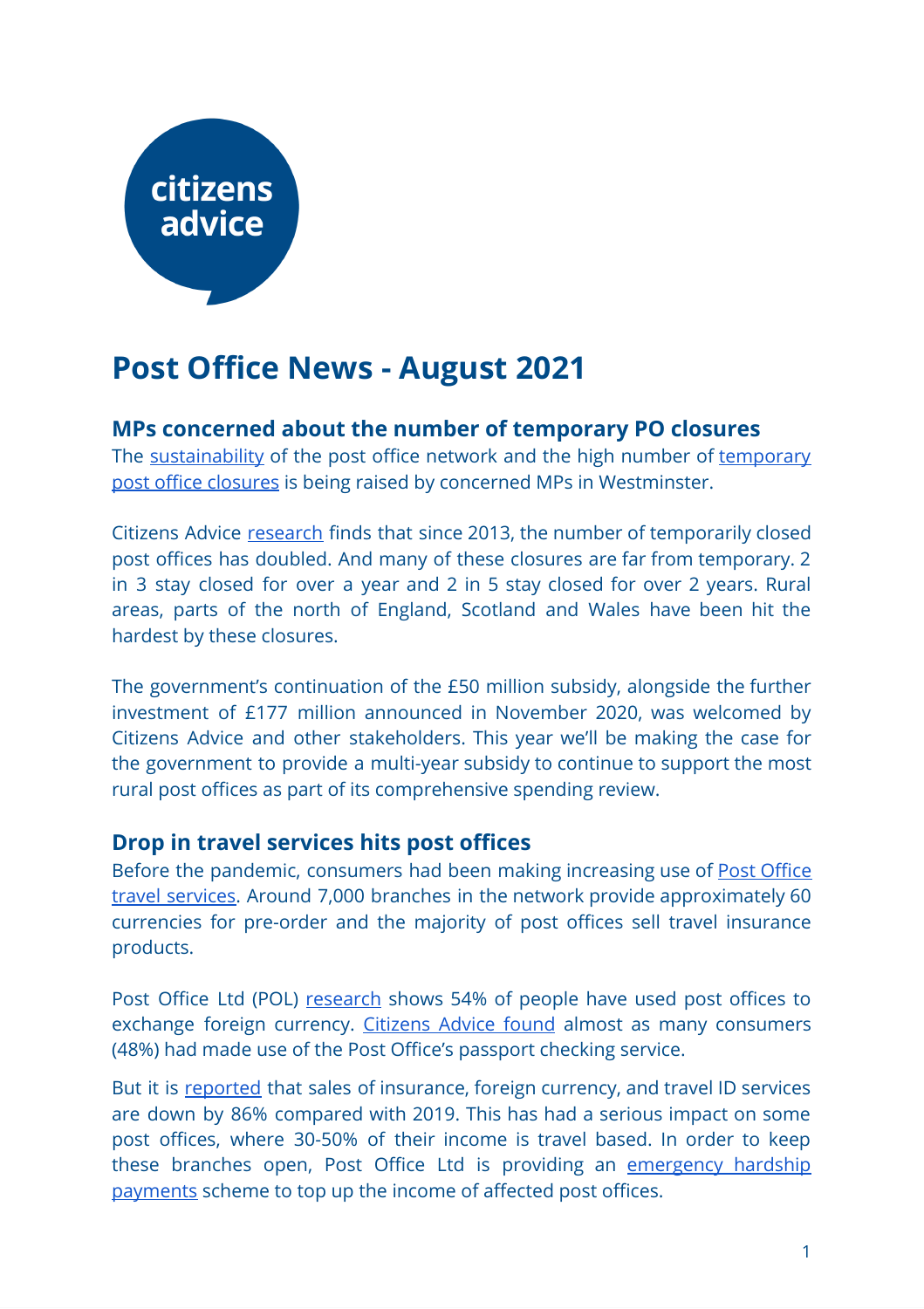This payment to branches most heavily reliant on travel products is similar to the [hardship](https://www.onepostoffice.co.uk/secure/covid-19-situation/post-office-hardship-scheme/) fund that was available to post offices last year. And the move comes in the context of renewed [debate](https://questions-statements.parliament.uk/written-questions/detail/2021-07-13/32432) around post office sustainability, and the [withdrawal](https://www.bbc.co.uk/news/uk-scotland-south-scotland-57412410) of dozens of post office branches from Spar stores in Scotland.

### **Help with post-Brexit changes affecting goods sold to the EU**

The Post Office is [alerting](https://www.mynewsdesk.com/uk/post-office/pressreleases/post-office-offers-customers-help-with-new-post-brexit-changes-affecting-good-being-sold-to-the-eu-3113629) its customers that a new [post-Brexit](https://www.gov.uk/government/publications/eu-e-commerce-package/eu-vat-e-commerce-package) change concerning VAT will affect goods being sent from Great Britain to the EU from July 2021. Items sold to EU destinations with a value of €22 or less will no longer be exempt from VAT. This means like other higher value items, they will be subject to the local rate of VAT and charges of the destination country.

POL says amongst post office customers, the change mainly affects marketplace sellers who sell via sites such as Amazon, Ebay, Etsy and Not on the High Street. POL has put new [checks](https://www.postoffice.co.uk/mail/selling-to-the-eu) in place to ensure local post office staff will capture the information that is now required.

# **Growing evidence of the importance of Post Office banking**

The Post Office saw a record amount of cash [deposits](https://corporate.postoffice.co.uk/our-media-centre#/pressreleases/record-amount-deposited-at-post-offices-in-june-business-cash-deposits-exceed-1-pounds-billion-for-first-time-in-over-18-months-as-consumers-spend-their-dot-dot-dot-3116503) at post offices in June. Post Office Ltd (POL) reports that business cash deposits exceeded £1 billion for the first time in over 18 months, as consumers spent their cash after a year of restrictions.

The increase in business cash deposits comes after new Post Office research finds 70% of UK small [businesses](https://corporate.postoffice.co.uk/our-media-centre#/pressreleases/save-our-cash-day-shines-light-on-eight-million-brits-reliant-on-cash-demonstrating-urgent-need-to-make-access-a-legal-right-3115872) see the use of cash as important to the future of the UK high street.

Personal cash withdrawals at post offices totalled £636 million in June, the highest amount since the start of the pandemic.

MPs continue to raise [concerns](https://hansard.parliament.uk/commons/2021-07-20/debates/6E970FE0-5901-416C-9EAD-B03E052C6DE8/RuralBankingServices) about difficulties accessing cash experienced by their constituents, particularly in the light of ongoing bank branch closures in rural areas. MPs have signed an Early Day [Motion](https://edm.parliament.uk/early-day-motion/58744) calling on the government to introduce legislation to ensure access to cash is protected by law.

In July, HM Treasury published a [consultation](https://www.gov.uk/government/consultations/access-to-cash-consultation) seeking views on the government's legislative proposals for protecting access to cash.

#### **Wrongly convicted postmasters to receive compensation**

Subpostmasters wrongly convicted of offences due to problems with the Post Office's Horizon accounting system will receive interim [compensation](https://www.gov.uk/government/news/government-to-fund-initial-compensation-package-for-vindicated-postmasters) of up to £100,000, the government has said. The government has agreed to fund the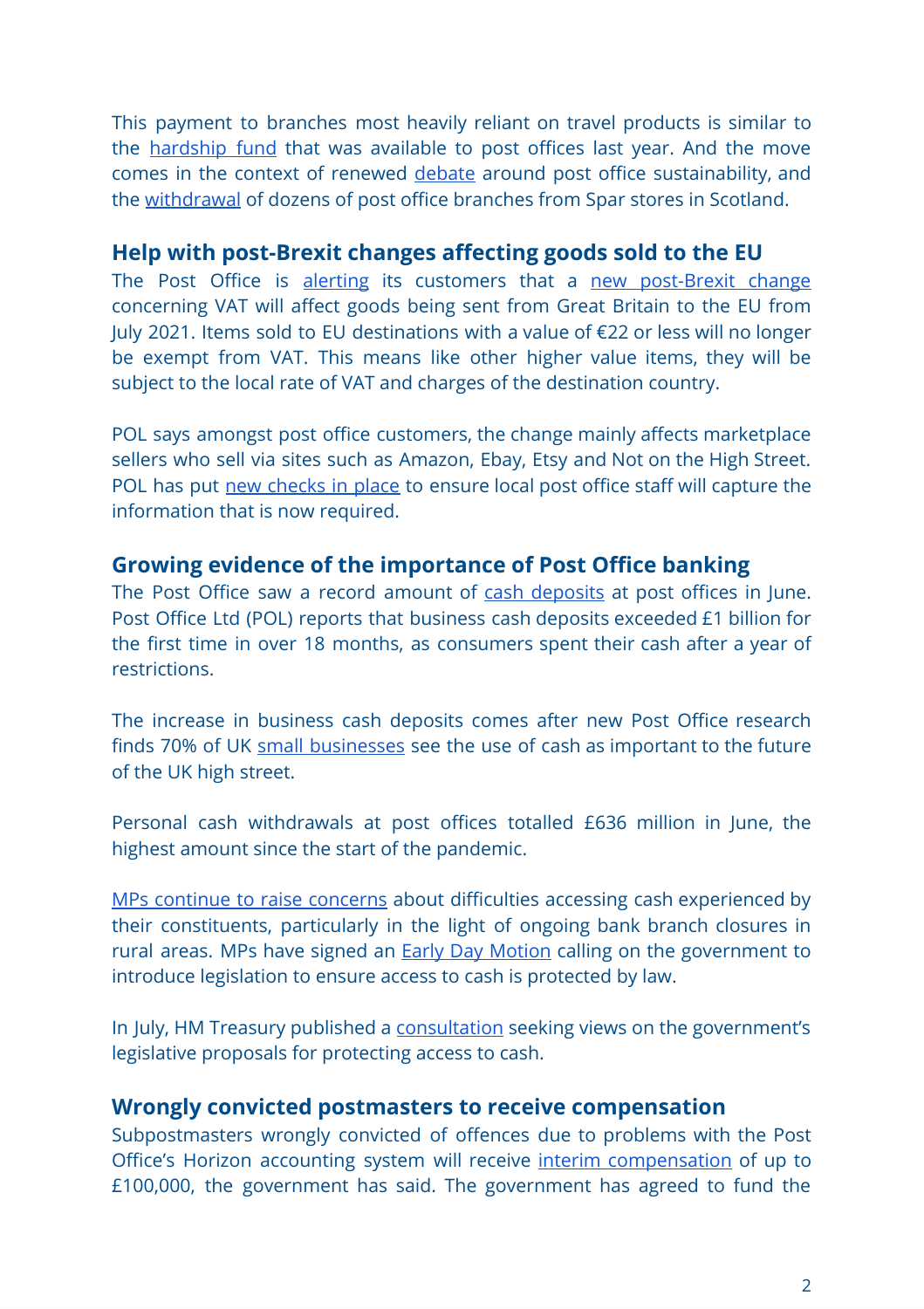initial payments.

This comes in addition to the financial backing it is providing for the **[Historical](https://hansard.parliament.uk/Commons/2021-03-18/debates/21031834000013/PostOfficeHorizonHistoricalShortfallScheme)** [Shortfall](https://hansard.parliament.uk/Commons/2021-03-18/debates/21031834000013/PostOfficeHorizonHistoricalShortfallScheme) Scheme, which was opened to recompense postmasters who repaid shortfalls and did not have a criminal conviction. It is reported that the government has set aside up to [£233m](https://www.theguardian.com/business/2021/jul/25/uk-government-sets-aside-up-to-233m-to-cover-post-office-payouts) to cover payouts from the Post Office to postmasters.

To date, a total of 59 former postmasters have had their convictions quashed, and more are due in court in the coming months. Those affected can still seek extra compensation at a later date, via mediated settlements or through the civil courts.

# **Royal Mail parcel deliveries fall as pandemic curbs lift**

Royal Mail says consumers are having fewer parcels delivered to their homes as pandemic restrictions ease. The company [reports](https://www.royalmailgroup.com/en/press-centre/press-releases/royal-mail-group/agm-trading-statement-for-the-three-months-ended-june-2021/) parcel volumes fell 13% in the 3 months to June, compared with a year ago. International parcels coming into Britain were also lower - due to Brexit, reduced air freight capacity and higher transport costs.

But more domestic parcels are being sent than before the pandemic. Parcel volumes have increased by more than a third (35%) compared with pre-Covid levels in 2019-20. In May, Royal Mail reported its profits had [quadrupled](https://www.theguardian.com/business/2021/may/20/royal-mail-posts-726m-profit-amid-pandemic-demand-for-parcels) in the latest financial year.

In contrast, letter volumes increased over the last quarter, compared with the same period last year. However, Royal Mail says letters remain in 'structural decline', with 18% fewer sent than 2 years ago.

In this context the company is [reportedly](https://www.dailymail.co.uk/news/article-9812063/Royal-Mail-plans-stamp-Saturday-letter-deliveries-signed-parcels.html) considering getting rid of Saturday letter deliveries and signed-for parcels. Any change to delivery frequency would require a change in law.

Ofcom is currently reviewing the rules in place for postal services, including parts of the Universal Service Obligation (USO). Citizens Advice has [responded](https://www.citizensadvice.org.uk/about-us/our-work/policy/policy-research-topics/post-policy-research-and-consultation-responses/post-consultation-responses/citizens-advice-response-to-ofcoms-call-for-inputs-review-of-postal-regulation/) to Ofcom's recent call for input. We called on Ofcom to make the new regulations truly centered on the consumer, make redirections affordable to everyone and make sure no one is shut out of the postal market because of cost (8% already report they forgo essentials, such as food or heating, to pay for postage stamps).

# **Citizens Advice publishes research into parcel delivery drivers**

Our report 'Sorry we [missed](https://www.citizensadvice.org.uk/Global/CitizensAdvice/Post%20and%20Telecoms/How%20pressure%20on%20delivery%20drivers%20impacts%20consumer%20outcomes%20for%20parcel%20delivery.pdf) you' examines the link between pressure on delivery drivers and consumer outcomes for parcel delivery. Our research found